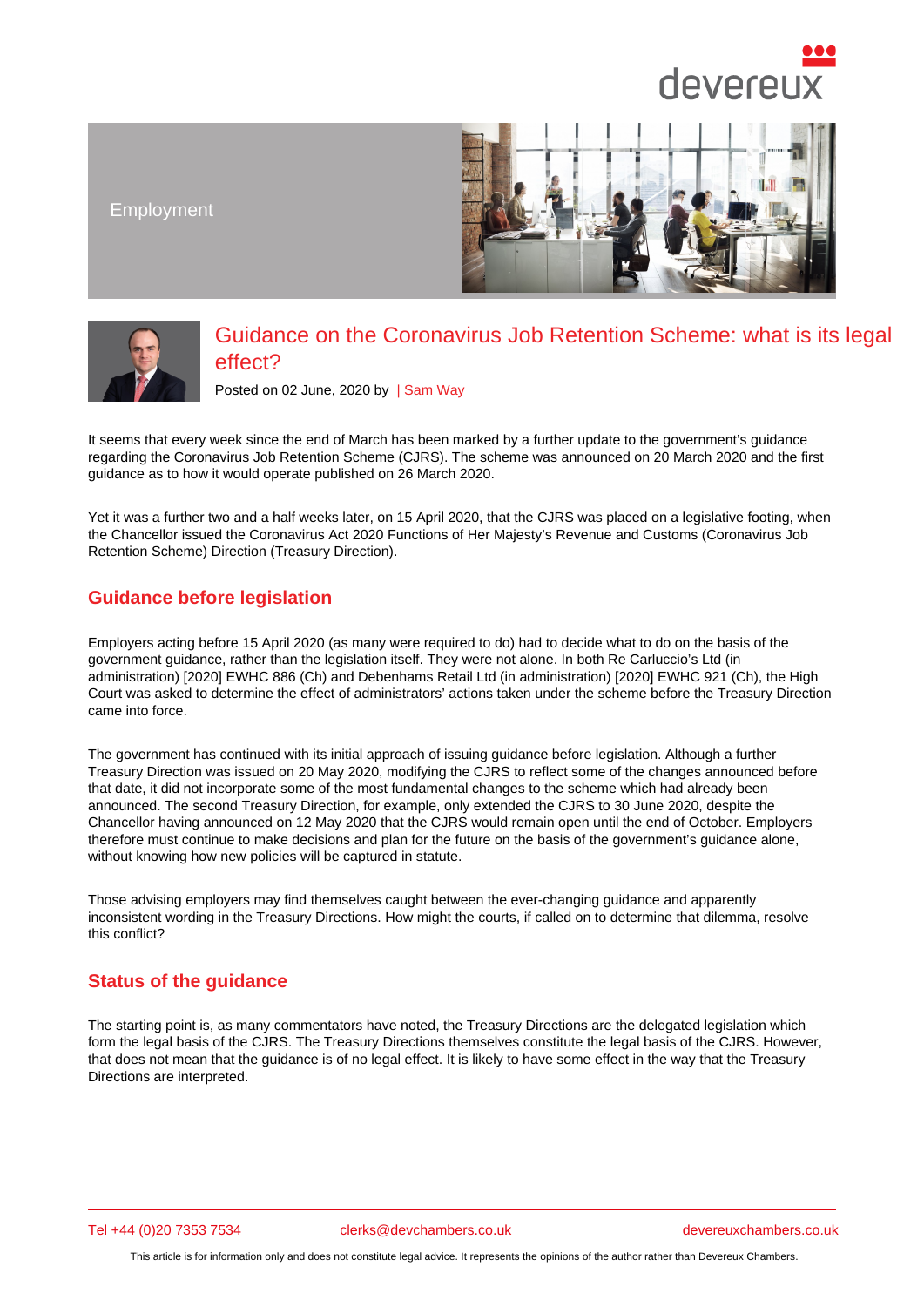Ordinarily, guidance issued by government departments as to the operation of legislation which falls under their purview is given little notice by the courts. The courts are clear that their role is to apply legislation, not the executive's interpretation of that legislation.

## Guidance as an aid to statutory interpretation

However, guidance published by government departments is admissible as an aid to that interpretative exercise. In Ellis v Bristol City Council [2007] 1 WLR 1407, at paragraph 27, Lloyd Jones J (as he then was) stated the general rule as follows:

"It is, of course, for the courts and not the executive to interpret legislation. However, in general, official statements by government departments administering an Act, or by any other authority concerned with an Act, may be taken into account as persuasive authority on the legal meaning of its provisions."

Even if admitted as an external aid to interpretation, government guidance is unlikely to be given any more weight than any other text. It has no special status. The court will respect the view of a government department tasked with implementing legislation, but only insofar as the cogency of the material requires. If the guidance is wrong, the court will not shy from saying so.

Guidance on the CJRS, however, has not been given in normal circumstances. It was published well in advance of the first Treasury Direction, with the clear intention that employers act on the basis of the guidance by placing employees on furlough.

It may be, therefore, that the government guidance is given much greater weight than normal in interpreting the Treasury Directions. Given the exceptional nature of the CJRS, the crisis which it was created to address and the fact that the guidance was published before the first Treasury Direction, it may be better viewed as part of the enacting history of the scheme, as opposed to departmental guidance interpreting existing legislation.

Material which forms part of the enacting history of legislation can, for example, be admitted as evidence of the mischief at which legislation was aimed. In Fothergill v Monarch Airlines Ltd [1981] AC 251, Lord Diplock noted that a report of "some official commission or committee … may be looked at by the court for the limited purpose of identifying the 'mischief' that the Act was intended to remedy, and for such assistance as is derivable from this knowledge in giving the right purposive construction to the Act."

In these circumstances, the courts take notice of the material as evidence of the "mischief" that the legislation aims to address, which the courts then apply in the course of an ordinary, purposive construction of the statute in question.

Such an approach may be attractive given the exceptional purpose of the CJRS. The mischief at which the legislation is aimed is complex and may be difficult to discern from the Treasury Directions themselves, and the scheme is therefore potentially open to abuse. This is reflected in the Treasury Directions, which contains a general prohibition against claims which are "abusive or … otherwise contrary to the exceptional purpose of CJRS" (paragraph 2.5).

As the CJRS is again extended until the end of October, there are likely to be fundamental changes to the operation of the scheme to allow furloughed employees to return to work part-time. Further complications, and the rapid timescale in which they must be implemented, may give rise to more instances of divergence between the guidance and the Treasury Directions. However, where the language of these documents varies, we may see the courts go to great lengths to find an interpretation which brings the two together.

Sam Way has a busy and varied practice in all areas of employment and discrimination law, representing both Claimants and Respondents in preliminary hearings, final hearings and on appeal. He is regularly instructed on multiday Employment Tribunal hearings and has experience of advising on the enforcement of restrictive covenants.

Tel +44 (0)20 7353 7534 clerks@devchambers.co.uk devereuxchambers.co.uk

This article is for information only and does not constitute legal advice. It represents the opinions of the author rather than Devereux Chambers.